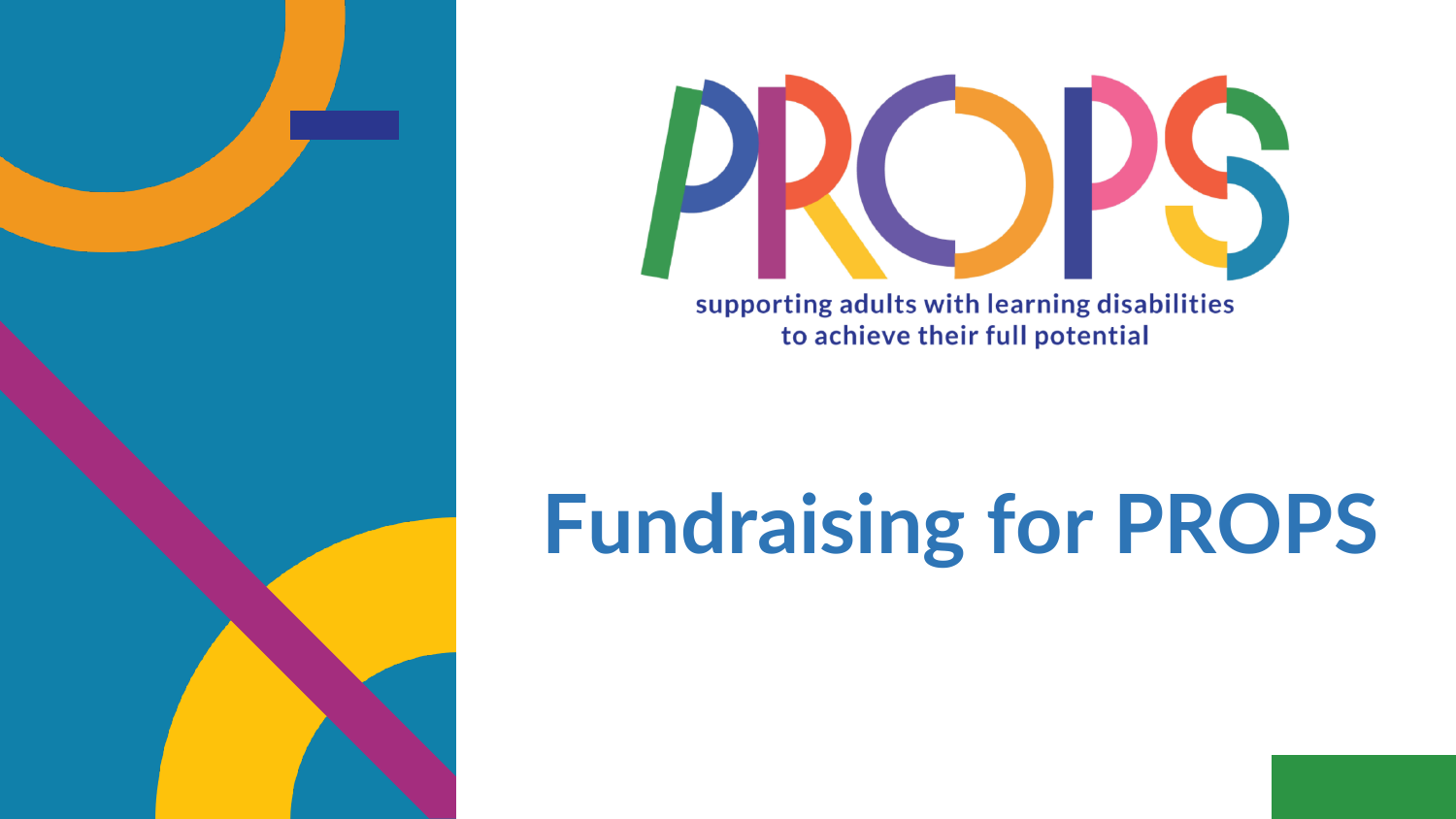## Maximising your Sponsorship Page

o Make it personal

Tell your story. People have a myriad of different reasons for taking part. Let your sponsors know why it matters to you Add photos. JustGiving say this increases donations by 20%

- o Add it to your email signature Keep people aware without
- o Get in on Social Media Add it to your Facebook, LinkedIn, Instagram etc.
- o Keep it up to date

Let people know how your training is going, take them on your journey

- o Encourage people to add GiftAid to their donation (it ups your total by 25%)
- $\circ$  Keep it going. More than 20% of donations come in after the event



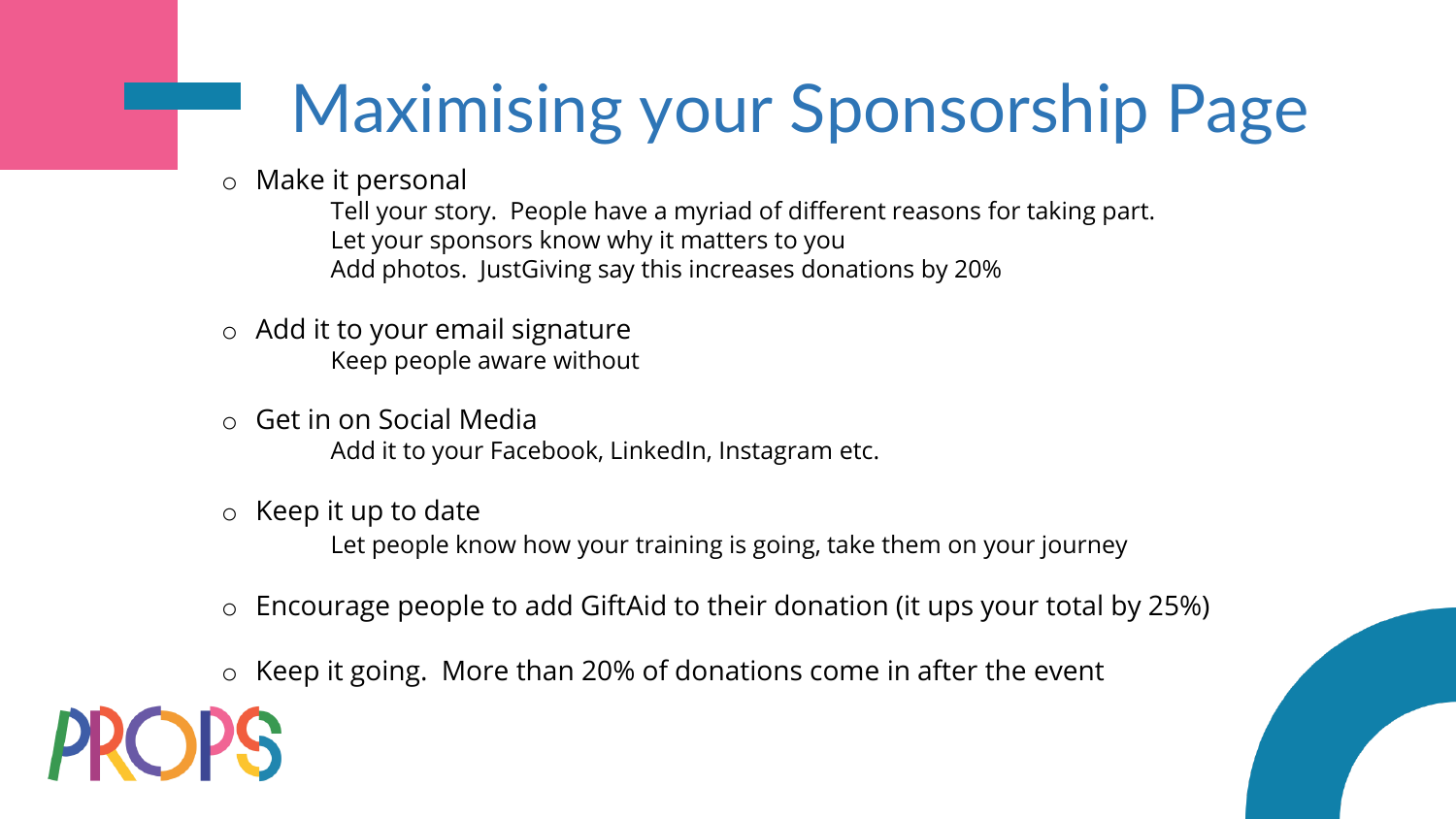## Fundraising Ideas

- 1. Have a Cake Sale / Coffee Morning
- 2. Organise a Quiz
- 3. Throw a Dinner Party
- 4. Hold a Wine Tasting
- 5. Take that clutter to a Car Boot Sale
- 6. Put on a Film Show
- 7. Have a Bucket Shake at work
- 8. Craft Sale Speak to PROPS about items they can provide
- 9. Get a t-shirt with your page URL on it PROPS will print for you
- 10. Get together with other riders